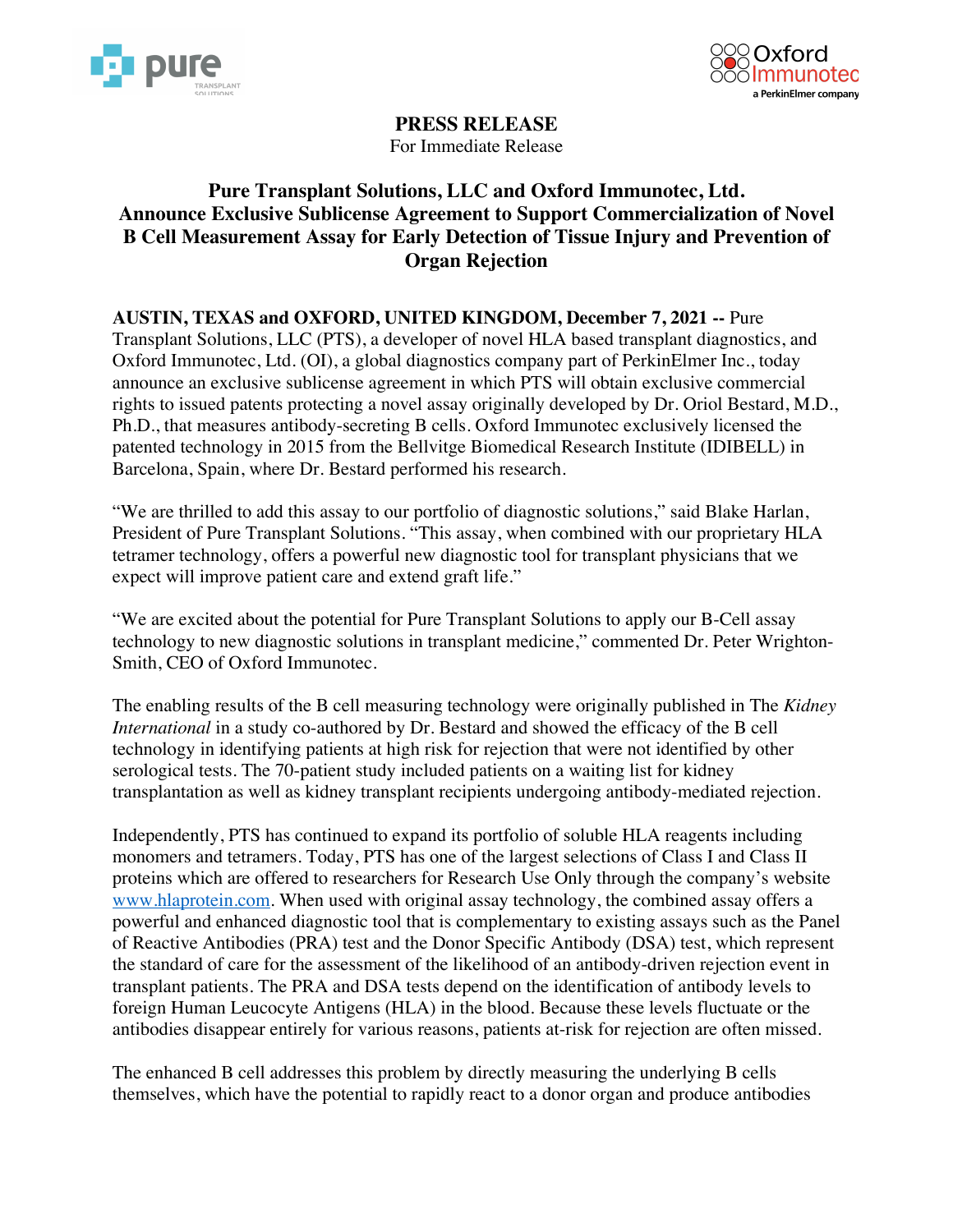that contribute to acute rejection. By measuring these specific foreign HLA antibody-secreting B cells, the test is able to identify such sensitized patients regardless of the presence of circulating antibodies, potentially identifying at-risk patients missed by the PRA and DSA tests.

[1]Lúcia M et al. Preformed circulating HLA-specific memory B cells predict high risk of humoral rejection in kidney transplantation. Kidney International advance online publication, July 15, 2015; doi:10.1038/ki.2015.205

### **Definitions**

HLA – Human Leucocyte Antigens – Proteins on the surface of cells that are responsible for regulation of the immune system and particularly responsible for the ability of the immune system to recognize self from non-self.

PRA Test – Panel of Reactive Antibody test – An immunological laboratory blood test that assesses the extent to which the patient on the transplant waiting list will react, via pre-existing antibodies, to non-self. Any PRA score indicates that the patient has a higher risk of antibody mediated graft rejection.

DSA Test – Donor Specific Antibody test – An immunological laboratory blood test that assesses the presence of antibodies in the transplant patient that are generated specifically against the donor's HLA type. The presence of DSA indicates that the patient has a higher risk of antibody-mediated allograft rejection. Pre-transplant, the DSA test indicates which donor HLA types may not be tolerated or would carry a higher risk of antibody-mediated graft rejection. Post-transplant, persistence or appearance of DSA may indicate a high risk of ongoing or future antibody mediated graft rejection.

#### ###

#### **About Pure Transplant Solutions, LLC**

Pure Transplant Solutions, LLC was founded in 1999 in order to leverage the leading research in HLA protein of parent company, Pure Protein, LLC, into solutions to address a growing list of needs in organ transplantation.

#### **About Pure Protein, LLC**

Pure Protein, LLC is a biotechnology company funded and managed by Emergent Technologies, Inc. that is focused on the development and commercialization of proprietary technologies related to the human leukocyte antigen (HLA) system, formed and exclusively licensed from the University of Oklahoma. Pure Protein, in conjunction with its affiliates and subsidiaries, aims to bring novel therapies and diagnostic tools to patients across a wide range of application areas spanning from therapeutic development in the fields of oncology, autoimmunity, and infectious disease, to antibody mediated rejection in transplantation.

Through its new ecommerce website, www.hlaprotein.com, Pure Protein now offers academic and commercial researchers the ability to purchase individual HLA reagents to detect, profile,